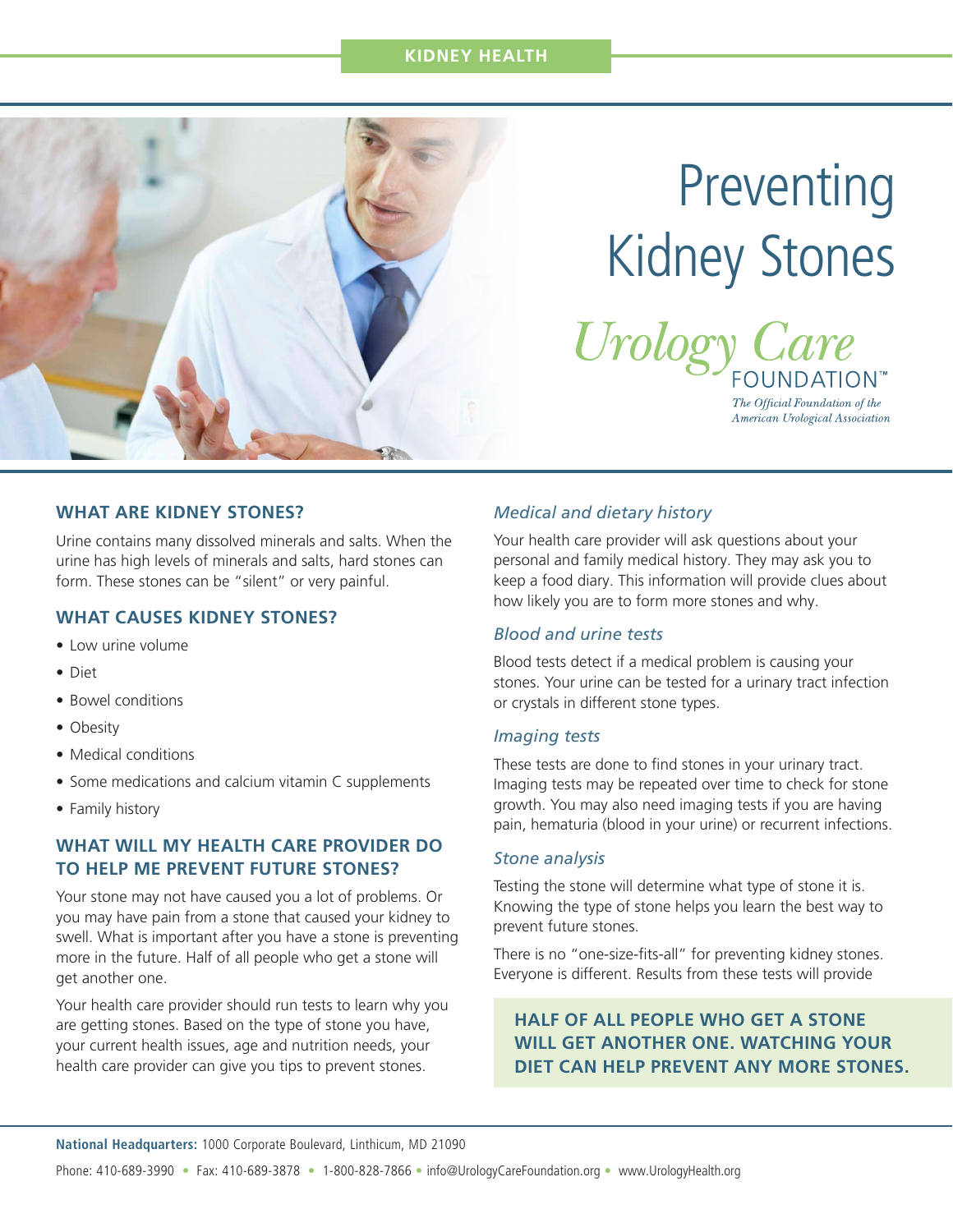# Preventing Kidney Stones



your health care provider with the best information to help you, specifically. You may have to change your diet and/or take medications to avoid getting another stone.

# **DIET TIPS TO PREVENT STONES**

It it unlikely that you'll need to follow every tip below, but it's important to talk with your health care provider to learn which tips will help you. Check which tip your health care provider recommends.

# q *Drink enough fluid each day*

If you are not producing enough urine, your health care provider will recommend you drink at least 3 liters of liquid each day (about ten, 10-ounce glasses). This is a great way to lower your risk of forming new stones. Aim to replace fluids lost when you sweat from exercise or in hot weather. All fluids count, but try to drink water or mostly no-calorie or low-calorie drinks. This may mean limiting sugarsweetened or alcoholic drinks.

#### q *Reduce the amount of salt in your diet*

This tip is for people with a high sodium diet and high urine calcium or cystine. You may benefit from avoiding foods that have a lot of salt. The Centers for Disease Control (CDC) and other health groups advise not to eat more than 2,300 mg of salt per day.

#### q *Eat plenty of fruits and vegetables*

Eating at least 5 to 9 servings of fruits and vegetables daily is recommended for everyone. Eating fruits and vegetables gives you potassium, fiber, magnesium, antioxidants, phytate and citrate. These elements are known to help keep stones from forming.

#### q *Eat foods with low oxalate levels*

Learning how to control oxalate in your diet depends on why your oxalate levels are high in the first. You may be asked to limit certain high-oxalate foods. Oxalate is found in many plant foods, but mostly spinach, rhubarb and almonds. It is usually not necessary to stop eating foods that contain oxalate since they're healthy foods. Rather, you can eat calcium-rich foods with meals to control your urinary

oxalate level. Calcium lowers the oxalate level in your body.

## q *Eat less meat*

If you have cystine or calcium oxalate stones and your urine uric acid is high, animal protein may be to blame.

If your health care provider believes your diet is increasing your risk for stones, he or she will tell you to eat less meat. This includes fish, seafood, poultry, pork, lamb, and game meat. You may be asked to eat animal protein only once per day or less, and eat smaller portions. The amount to limit depends on how much you eat now and how much your diet is affecting your uric acid levels.

#### q *Eat the recommended amount of calcium*

If you take calcium supplements, make sure you aren't getting too much or too little. Talk with your health care provider or dietitian about whether you need supplements. Foods and beverages, like broccoli, kefir or yogurt, are high in calcium but low in salt. Eating calcium-rich foods or beverages like milk with meals every day is a good habit. There are many non-dairy sources of calcium, such as calcium-fortified non-dairy milks (made from soy, almond, cashews or rice) as well. You can aim to get enough calcium in your diet without supplements.

Many foods and beverages have calcium in them. Some foods and beverages that might be easy to include on a daily basis with meals are:

| <b>Foods rich in calcium</b>                 | <b>Amount</b> | Calcium (mg) |
|----------------------------------------------|---------------|--------------|
| Calcium-fortified non-dairy<br>milks, juices | 1 cup         | 400-450      |
| Milk, buttermilk (lower fat<br>is best)      | 1 cup         | 300          |
| Kefir                                        | 1 cup         | 300          |
| Yogurt from cow's milk;<br>soy yogurt        | 3/4 cup       | 150-300      |

**National Headquarters:** 1000 Corporate Boulevard, Linthicum, MD 21090